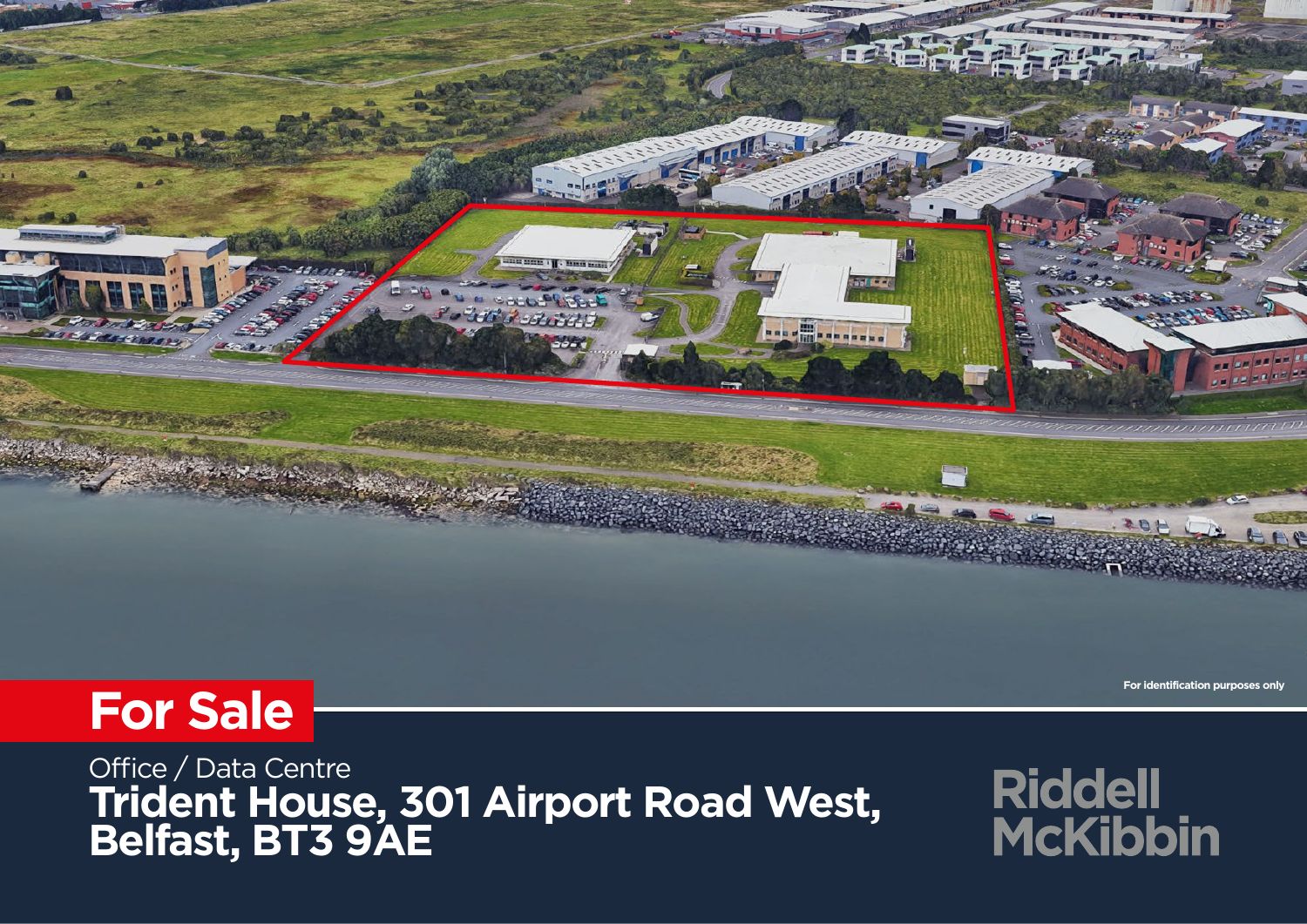## Office / Data Centre **Trident House, 301 Airport Road West, Belfast, BT3 9AE**

## **Riddell McKibbin**

### **PROPERTY SUMMARY**

- Prominent single let office / data centre opportunity located in the Belfast Harbour Estate comprising of 36,956 sq f (3,433 sq. m) and 180 car parking spaces.
- Let to Fujitsu Services Ltd until December 2021 at a current rent of £397,000.
- The site extends to 6 acres (2.43 hectares).
- The property is held long lease for a term of 125 years from 1st December 1992 at an annual ground rent of £240,248.70.
- Opportunity for active asset management.
- We are instructed to seek offers in excess of £1,250,000 (One Million Two Hundred and Fifty Pounds Sterling) for our clients long leasehold interest.

## **LOCATION**

Belfast is the capital of Northern Ireland and the second largest city on the island of Ireland. The city has a population of 739,000 within its primary catchment area and is approximately 103 miles north of Dublin and 75 miles southeast of Derry/ Londonderry.

Belfast has excellent communication links with the rest of the province via the M1 & M2 motorways and benefits from four railway stations. The Belfast to Dublin train route has a journey time of approximately 1 hour 50 minutes. The two airports, Belfast City and Belfast International, provide access to all major UK, and a large number of international destinations.

Trident House occupies a prominent corner site on Airport Road West which sits within the wider Harbour Estate. The Harbour Estate is strategically located and consists of many national and global occupiers such as Phoenix Gas, G4S, Concentrix & Calor Gas. The property is situated 4 miles from Belfast City Centre andis boarded by George Best Belfast City Airport.

## **DESCRIPTION**

The subject comprises two standalone buildings providing office accommodation and a data centre on a site of 6 acres. The main building is of traditional block construction and has a pitched roof. The second building is single storey and has a profile metal clad exterior. Internally the properties provide open plan office accommodation and data centre accommodation. The offices are fitted out with carpeted floors, suspended ceiling and recessed fluorescent box lighting. Externally there is car parking for approximately 180 cars.

### **TENANCY**

The property is let in its entirety to Fujitsu Services Limited until the 12th December 2021 at a passing rent of £397,000 pa reflecting £10.74 per sq ft overall. The tenant in addition pays the ground rent. Fujitsu Services Holdings PLC act as a guarantor for the tenant.

## **ASSET MANAGEMENT OPPORTUNITY**

There is the potential opportunity to develop an additional building on site subject to planning permission and other necessary consents. Indicative outline shown aside.

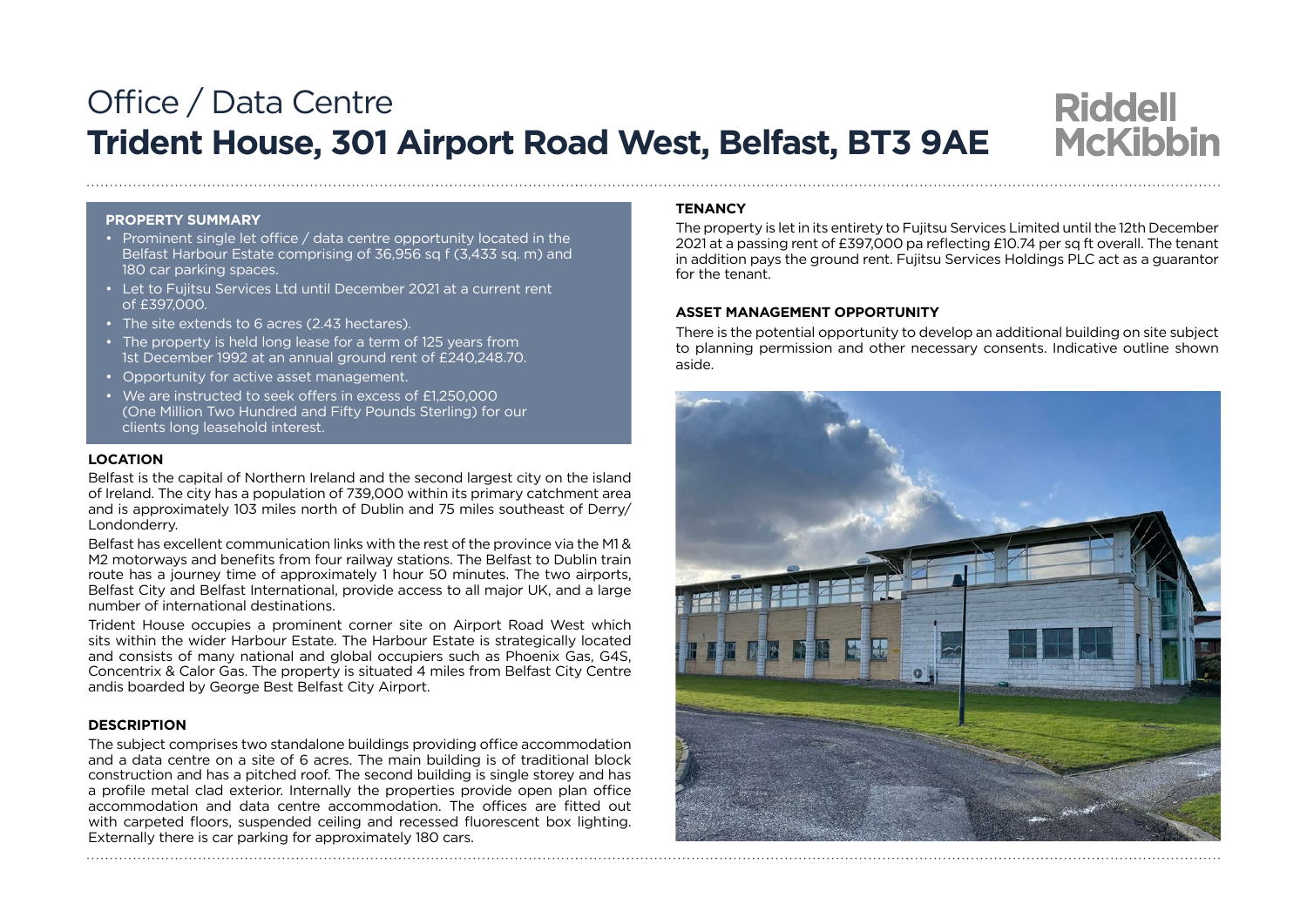## Office / Data Centre Trident House, 301 Airport Road West, Belfast, BT3 9AE

#### **FLOOR AREAS**  $T_{\rm eff}$  accounts over the last three years may be summarised as follows:

We understand the properties provide the following Net Internal Areas:

| Area             |              | Sq Ft  | Sq M  |
|------------------|--------------|--------|-------|
| <b>Phase One</b> | Ground Floor | 20,179 | 1.875 |
|                  | First Floor  | 7.666  | 712   |
| <b>Phase Two</b> | Ground Floor | 9.111  | 846   |
| <b>Total</b>     |              | 36,956 | 3,433 |

## **RATEABLE VALUE**

We have been advised by Land and Property Services that the estimated rateable value is £387,500. The rate in the £ for 2021/22 £0.5431 and payable to £210,469

#### **TITLE** Full Experian Report available upon request.

The property is held on a 125 year long leasehold title from 1st December 1992 at an annual rent of £240,248.70. Further details available upon request.

#### **VAT**  $T$  value opportunity to develop an additional building on site extending on site extending to c.67,404 sq.

All prices are quoted exclusive of VAT, which may be payable.. FOR SALE – OFFICE / DATA CENTRE All prices are quoted exclusive or vali, which may be payable..  $\begin{bmatrix} 1 \\ 2 \end{bmatrix}$ 

Risk.'

## **EPC - C72**

A copy of the EPC Certificate is adjacent and full copy can be made available on request. The property is let in its entirety to Fujitsu Services Limited until the 12th December 2021 at a

## **ASKING PRICE**

We are instructed to seek offers in excess of £1,250,000 (One Million, Two Hundred and Fifty Pounds Sterling) for our client long leasehold interest.





**Riddell McKibbin**